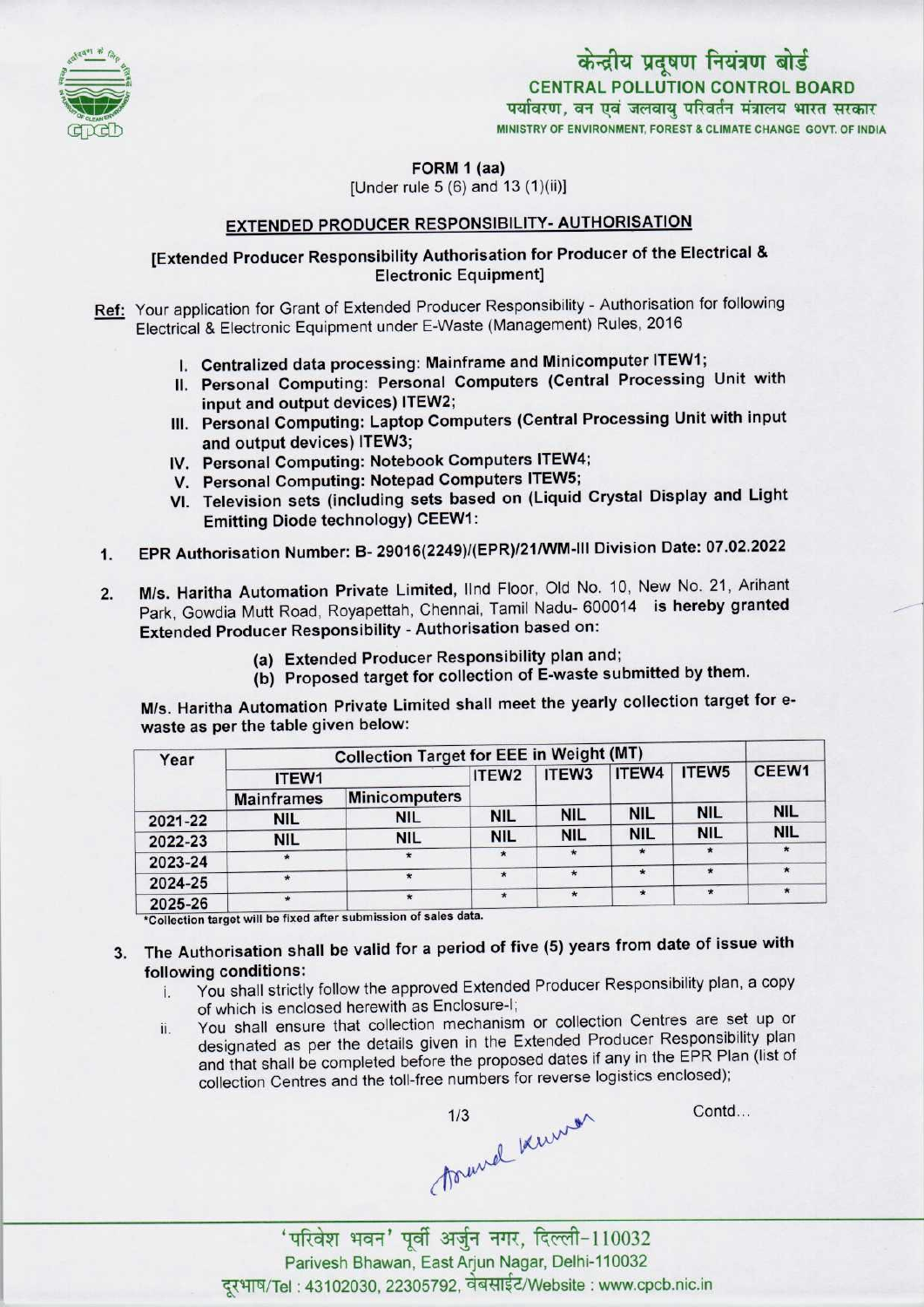

From pre page...

- iii. You shall ensure that all the collected e-waste is channelized to your dismantler/recycler M/s E- Waste Recyclers India, Shed No. 15, Roz ka Meo Industrial area, Nuh, Haryana and record shall be maintained at dismantler/recycler and at your end.
- iv. You shall maintain records, in Form-2 of these Rules, of e-waste and make such records available for scrutiny by Central Pollution Control Board;
- v. You shall file annual returns in Form-3 to the Central Pollution Control Board on or before 30th day of June following the financial year to which that returns relates.

## vi. General Terms & Conditions of the Authorisation:

- a. The authorisation shall comply with provisions of the Environment (Protection) Act, 1986 and the E-waste (Management) Rules,2016 made there under;
- b.The authorisation or its renewal shall be produced for inspection at the request of an officer authorised by the Central Pollution Control Board;
- c.Any change in the approved Extended Producer Responsibility plan should be informed to Central Pollution Control Board within 15 days on which decision shall be communicated by Central Pollution Control Board within sixty days;
- d. It is the duty of the authorised person to take prior permission of the Central Pollution Control Board to close down any collection centre/points or any other facility which are part of the EPR plan;
- e.An application for the renewal of authorisation shall be made aslaid down in subrule (vi) of rule of 13(1) the E-Waste (Management) Rules, 2016;
- f. The Board reserves right to cancel/amend/revoke the authorisation at any time as per the policy of the Board or Government,

### vii. Additional Conditions: -

- a) That the applicant will submit annual sales data along with annual returns;
- b) That the applicant has to ensure that the addresses of collection points provided That the applicant has to ensure that the addresses of concenter performance the collection points/centres are functional; That the applicant will submit annual sales data along with annual return<br>That the applicant has to ensure that the addresses of collection poin<br>by them in their EPR Plan are correct and traceable and the<br>points/centres ar
- c) That the applicant will submit revised application for grant of EPR Authorisation in<br>case of applicant adding/changing PRO or changing its EPR Plan;<br>Contd

213<br>Anawal Kuwar